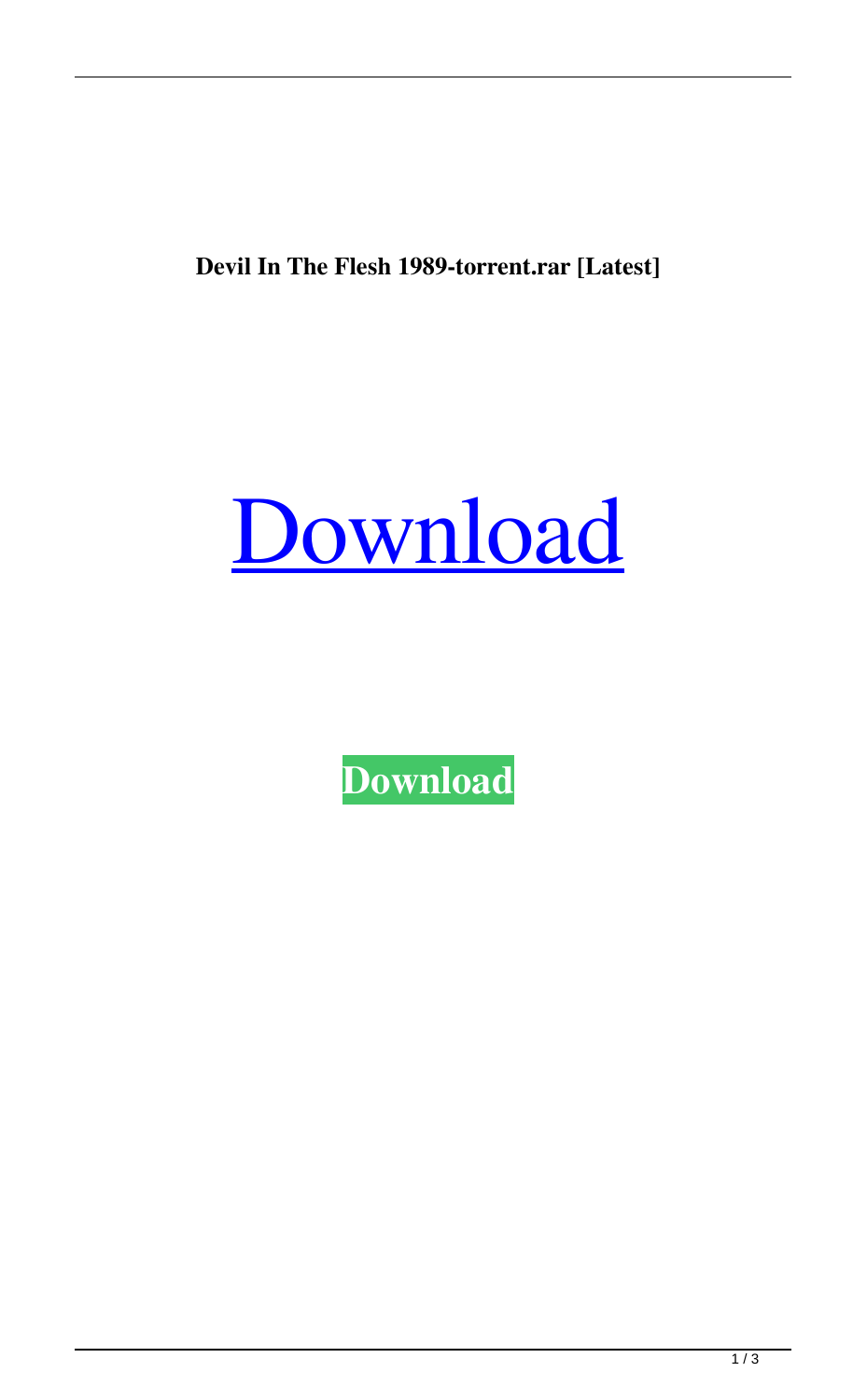, 2.7gig. 5/12/2005 4:32:09 pm matt d: i have a lot of audio productions. i'd like to share them with a few people. anyone interested? 5/15/2005 10:46:24 am matt d: i have a bunch of audio productions. i'd like to share them with a few people. anyone interested? 5/20/2005 7:51:46 am 5/20/2005 7:52:26 am cyron: what project? 5/20/2005 7:53:34 am jack: what project? 5/20/2005 7:53:57 am 5/20/2005 7:54:07 am 5/20/2005 8:08:20 am 5/20/2005 8:09:47 am jack: how much would it cost to have these audio productions archived? 5/20/2005 8:12:38 am 5/20/2005 8:13:54 am 5/20/2005 8:13:59 am 5/20/2005 8:14:36 am 5/20/2005 8:15:06 am 5/20/2005 8:15:15 am 5/20/2005 8:15:21 am 5/20/2005 8:15:37 am 5/20/2005 8:16:35 am 5/20/2005 8:17:06 am cyron